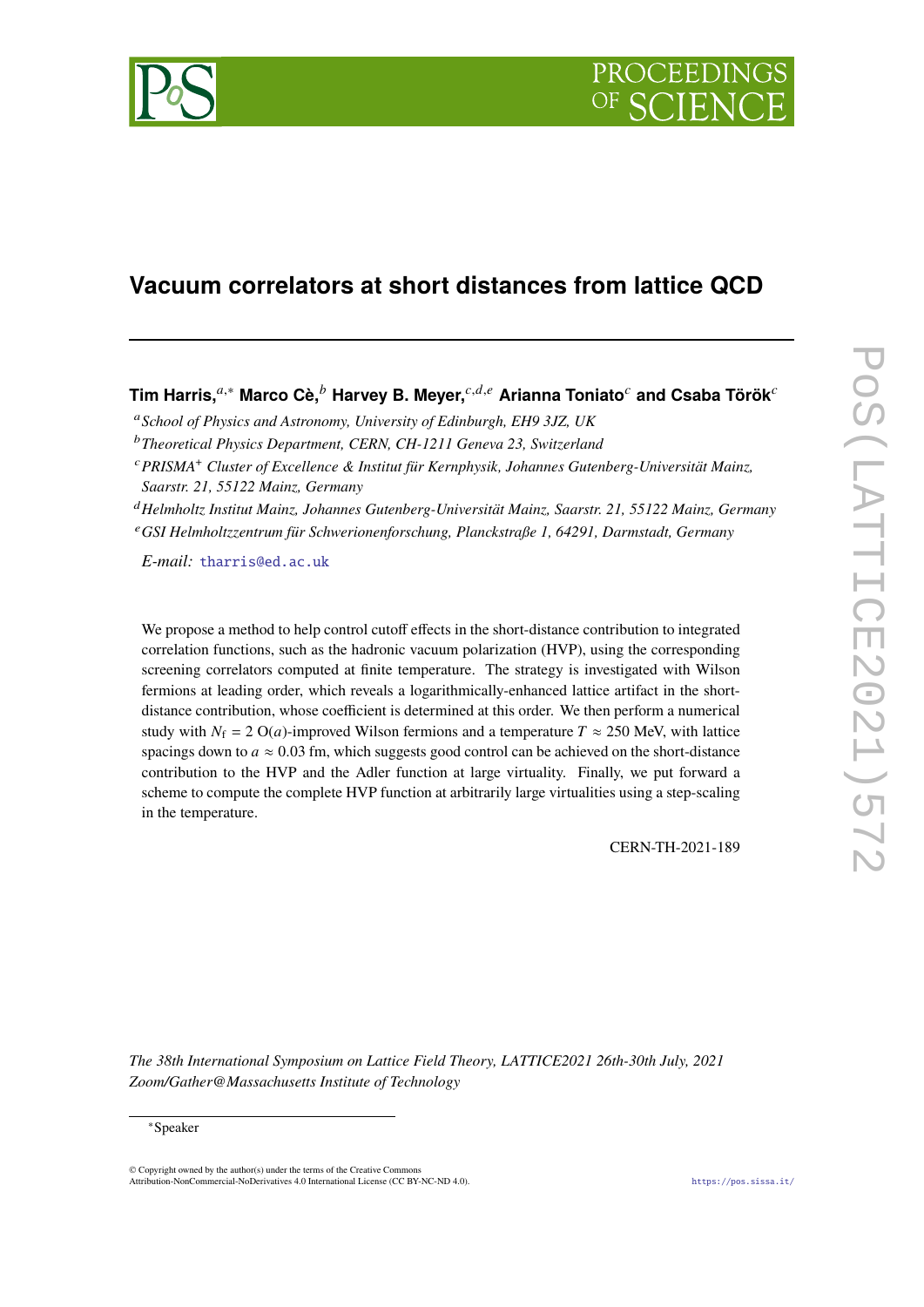## **1. Introduction**

Correlation functions evaluated at small distances are susceptible to large cutoff effects, which are crucial to control to obtain reliable estimates for many interesting physical observables. In many contexts, such short-distance contributions arise naturally when correlators, such as that of the electromagnetic current,

$$
G(x_0) = -\int d^3x \langle J_1(x)J_1(0)\rangle, \qquad J_\mu = \sum_f Q_f \bar{\psi}_f \gamma_\mu \psi_f, \qquad (1)
$$

are integrated over all separations  $x_0$  with a known weight function. Examples are given by the short-distance HVP contribution to the lepton anomalous magnetic moment,

<span id="page-1-0"></span>
$$
I(t) = \int_0^t dx_0 x_0^4 G(x_0),
$$
 (2)

(which to a good approximation is independent of the lepton mass for small enough  $t$ ), or the Adler function at large virtualities

$$
D(Q^2) = \frac{12\pi^2}{Q^2} \int_0^\infty dx_0 [2 - 2\cos(Qx_0) - Qx_0\sin(Qx_0)] G(x_0).
$$
 (3)

The integrands of these quantities are shown in figure [1](#page-2-0) on the lattice with  $N_f = 2$  Wilson fermions as described in section [3,](#page-5-0) which illustrates they are dominated by the region around  $x_0 \sim 0.2$  fm for the choices  $t \sim 0.2$  fm and  $Q \sim 2.4$  GeV. In the following we concentrate on the first observable, the short-distance HVP contribution to the lepton magnetic moment or truncated fourth moment of the correlator, but the full results for the Adler can be found in ref. [\[1\]](#page-8-0).

Power-counting suggests that the cutoff effects for the lattice correlator  $G$  are enhanced at small distances [\[2\]](#page-8-1), where, in the massless limit and for  $x_0 \Lambda \ll 1$ , the only relevant scale is given by the distance  $x_0$ , and we have

<span id="page-1-1"></span>
$$
G(x_0, a) = G(x_0) + \text{const.} (a/x_0)^2 G(x_0) + \dots,
$$
 (4)

assuming full  $O(a)$ -improvement and ignoring the dependence of the running coupling on the cutoff scale. As we show in the following section, this enhancement of the cutoff effects in the correlation function leads to a logarithmic enhancement of the leading  $a^2$  discretization effects in the short-distance HVP contribution to the lepton magnetic moment already at leading order with free fermions.

**Thermal improvement** Due to the breakdown of the Symanzik effective theory at short distances, it is desirable to seek an alternative approach to control cutoff effects in integrated correlation functions. In the following, we make use of the screening correlator analogous to eq. [\(1\)](#page-1-0)

$$
G^{\text{th}}(x_3) = -\int dx_0 dx_1 dx_2 \langle J_1(x)J_1(0)\rangle_T
$$
 (5)

evaluated at temperature T, in a  $T^{-1} \times L^3$  volume. Compared with a vacuum ensemble of dimensions  $L_0 \times L^3$ , the screening correlator is relatively cheap to compute, as the volume is a factor  $L_0T$  smaller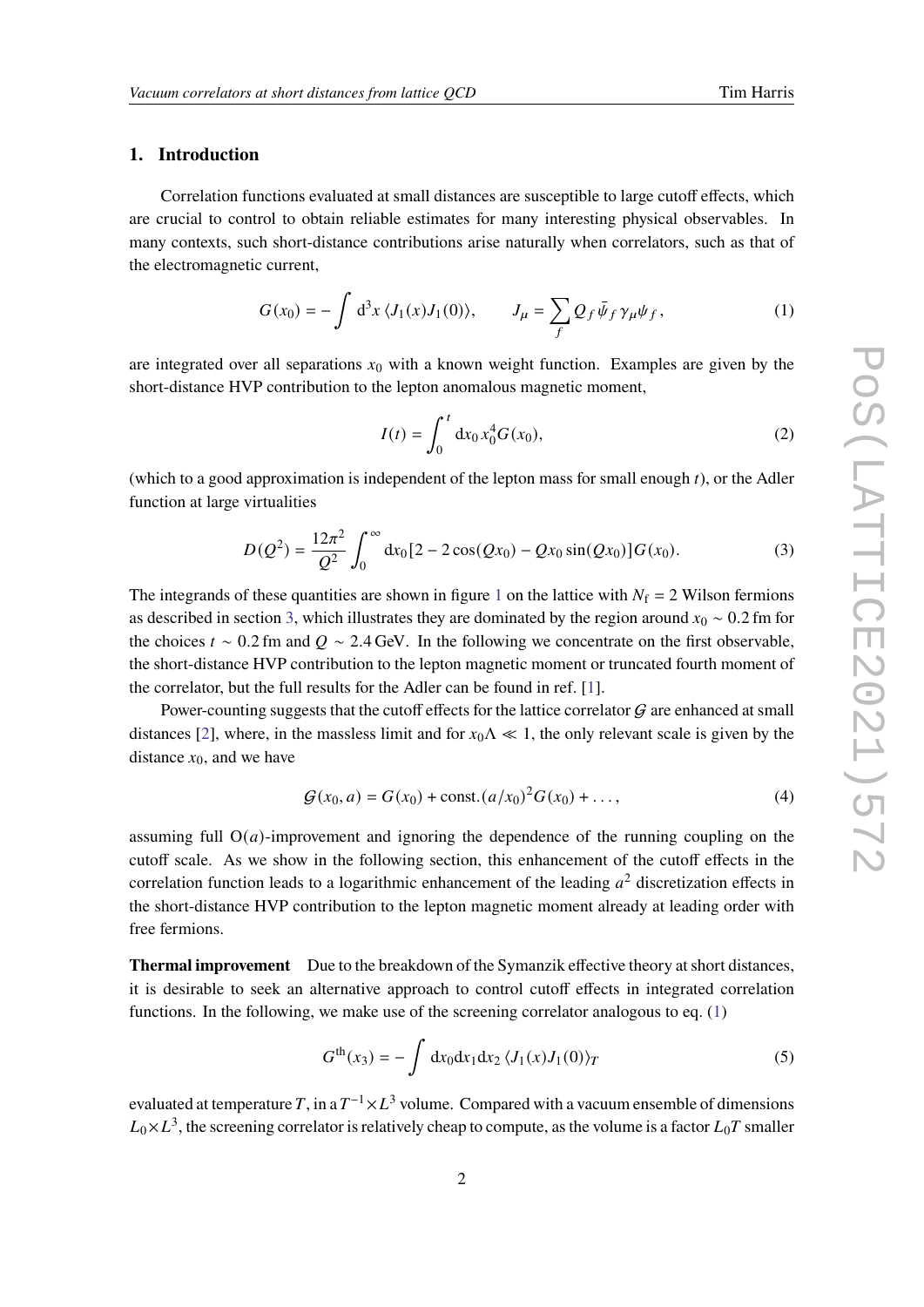<span id="page-2-0"></span>

**Figure 1:** The integrand of the fourth moment truncated at  $t \sim 0.2$  fm (left) and the Adler function with  $Q \sim 2.4$  GeV (right) at finite lattice spacing  $a \sim 0.05$  fm. The integrals are dominated by the contributions around  $x_0 \sim 0.2$  fm. The filled symbols depict the thermal observable, while the open symbols represent the corresponding vacuum contribution.

and one can reach smaller lattice spacings at a fixed cost, which is illustrated in figure [2.](#page-3-0) One can define the thermal analogues of the integrated quantities, such as the fourth moment  $I^{th}$ , by utilizing this screening quantity. The operator-product expansion predicts that the leading  $x_0^{-3}$  singularity of the correlators cancels when the thermal quantity is subtracted, so that the relative difference in the integrated observable is strongly suppressed with  $tT$ 

$$
\frac{I(t) - I^{th}(t)}{I(t)} = O((tT)^{3}).
$$
\n(6)

Likewise, while the artifacts on the lattice estimator  $\tilde{I}$  are  $O(a^2)$  up to logarithms in the  $O(a)$ improved theory, the artifacts on the difference are also parametrically suppressed by  $(tT)^3$ . This suggests writing a lattice estimator using the decomposition

$$
\widehat{I}(t) = \underbrace{I^{\text{th}}}_{\text{O}(a_{\text{th}}^2)\text{ artifacts}} + \underbrace{[I - I^{\text{th}}]}_{\text{O}(a^2(tT)^3)\text{ artifacts}} ,
$$
\n(7)

where the first term on the right-hand side can be estimated using the thermal simulations down to small lattice spacings  $a_{\text{th}}$ , while the remainder which depends on the costly vacuum ensembles can be estimated using coarser lattices. In particular, the size of the artifacts on the correction will be parametrically smaller as long as the ratio of lattice spacings between the thermal and vacuum lattices  $a_{\text{th}}/a$  does not fall below  $\sqrt{(tT)^3}$ .

## **2. Leading-order perturbative study**

In order to investigate the strategy, we computed the isovector vector correlator at leading order in perturbation theory with  $N_f = 2$  massless Wilson fermions, using one local and one conserved current. We expect the leading-order perturbative computation to capture the gross features of the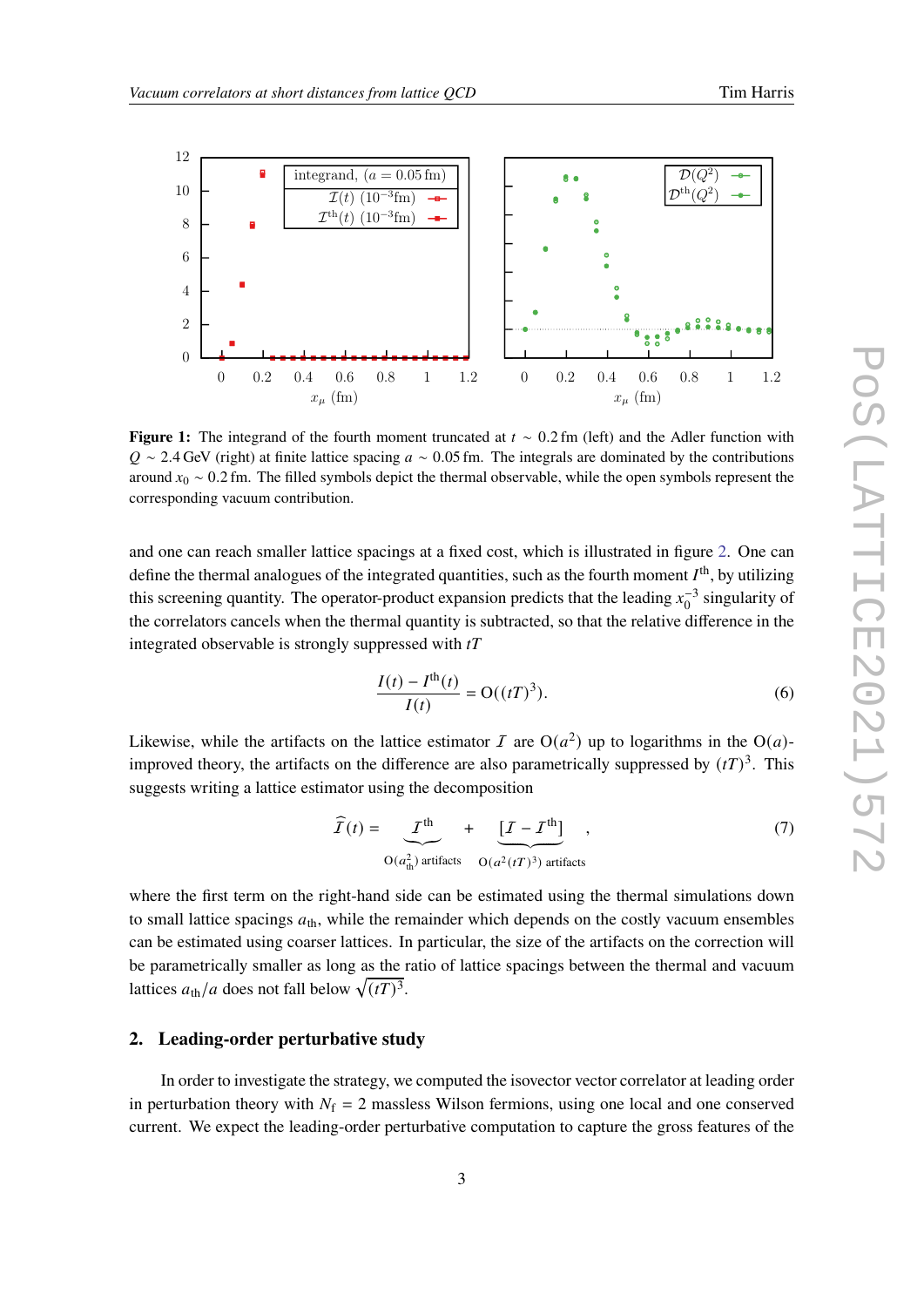<span id="page-3-0"></span>

**Figure 2:** Illustration of the geometry of the vacuum lattices (left) and thermal lattices (right) with smaller temporal size but finer lattice spacing. Note also the correlators in the thermal ensemble are computed in the orthogonal screening direction.

<span id="page-3-1"></span>

|                  | $t \text{ (fm)} \quad  c_0 - I^{\text{th}}(t) /I^{\text{th}}(t)$ |                     | Ansatz                    |               | $t \text{ (fm)} \quad  c_0 - I(t) /I(t)$ |          |  |
|------------------|------------------------------------------------------------------|---------------------|---------------------------|---------------|------------------------------------------|----------|--|
| 0.2 <sub>1</sub> | $2\%$                                                            | $0.9\%$             | $c_0 + c_2 a^2$           | $0.2^{\circ}$ | $2\%$                                    | $0.2\%$  |  |
|                  | $2\%$                                                            | $0.2\%$             | $c_0 + c_2 a^2 + c_4 a^4$ | $0.4^{\circ}$ | $1\%$                                    | $0.04\%$ |  |
| 0.4              | $0.8\%$                                                          | $0.06\%$            | $c_0 + c_2 a^2$           |               |                                          | Î        |  |
|                  |                                                                  | $0.4\% \leq 0.01\%$ | $c_0 + c_2 a^2 + c_4 a^4$ |               |                                          |          |  |
|                  | plain                                                            | subtr.              |                           |               |                                          |          |  |

**Table 1:** The relative accuracy of the continuum limit in the leading-order case for the thermal observable (left) and the vacuum observable (right) using realistic lattice sizes and continuum extrapolations. In the thermal case, either linear or quadratic fits in  $a^2$  were used, with ("subtr.") or without ("plain") the subtraction of the logarithmic term. For the vacuum fits, the observable with and without the thermal subtraction is given.

strategy given the short-distance nature of the observable. In addition to providing a cross-check of the operator-product expansion at leading order, this enabled a explicit computation of the lattice artifacts.

**Logarithmic enhancement of lattice artifacts** The singular behaviour of the lattice artifacts observed in eq. [\(4\)](#page-1-1) induces a logarithmic enhancement of the leading  $O(a^2)$  lattice artifacts even at leading order in perturbation theory. This does not depend on the specific details of the lattice discretization. For  $N_f = 2$  Wilson fermions, and the isovector correlator with  $Q_u = -Q_d = \frac{1}{\sqrt{2}}$ , we find from an explicit computation that

$$
I = I + c_I a^2 \log(1/a) + O(a^2),
$$
\n(8)

$$
c_I = \frac{7N_c}{60\pi^2},\tag{9}
$$

with a similar expression for the Adler function. The leading-order logarithm observed here may be particularly severe as it appears with the positive unit power, in constrast to the next-to-leading order logarithms due to the dependence of the running coupling on the cutoff scale [\[3\]](#page-8-2). This enhancement, which is present in both the thermal and vacuum quantities, illustrates the delicate nature of the continuum limit.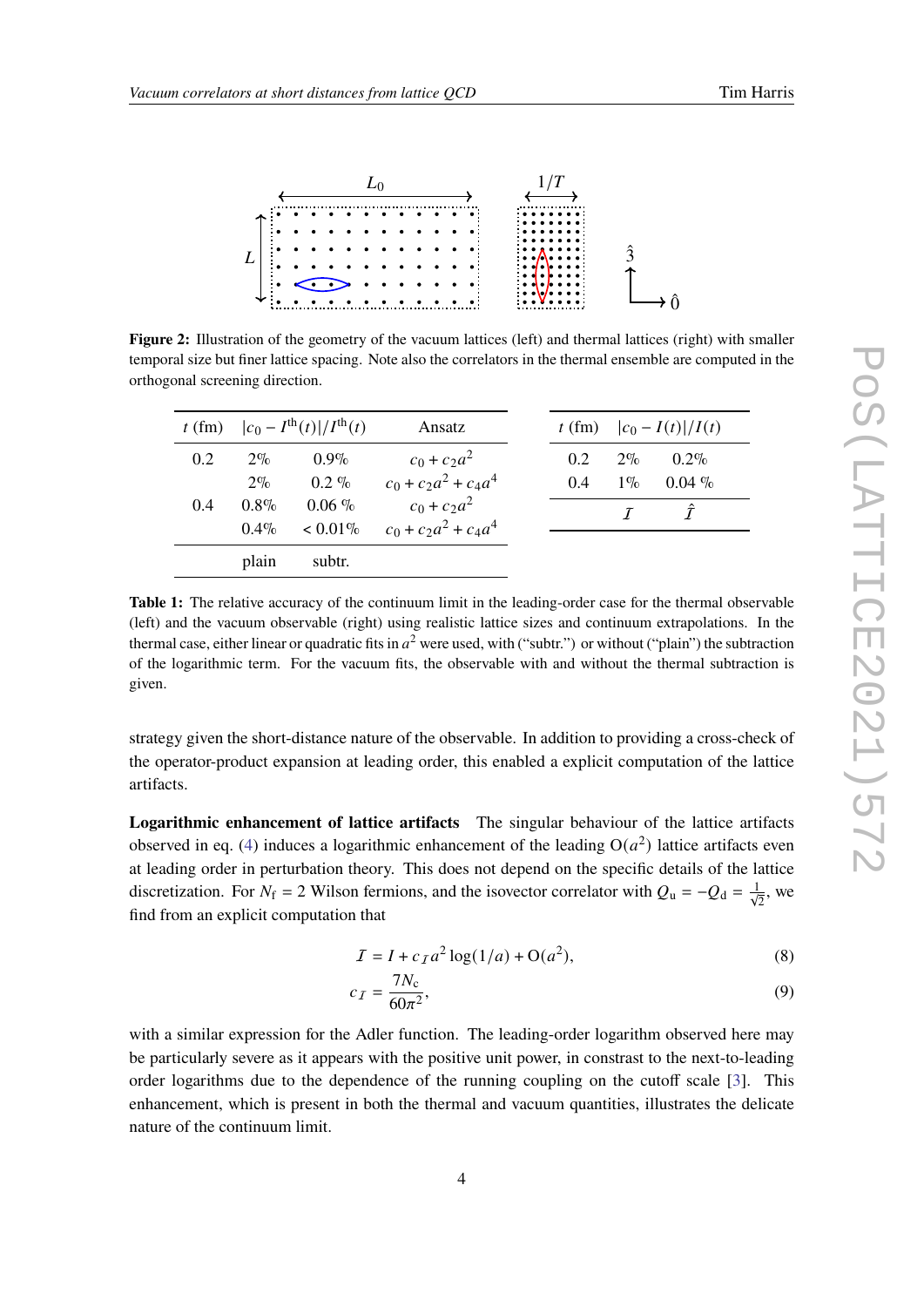0.001 0.002 0.003 0.004  $a^2$  [fm<sup>2</sup>]

<sup>th</sup>(*t*) —  $\tilde{c}_I a^2$ log(1/(*Ta*)) [10<sup>-3</sup> fm<sup>2</sup>]

 $c_0 + c_2 a^2$  $c_0 + c_2 a^2 + c_4 a^4$ continuum

0.5 0.6 0.7 0.8 0.9 1.0

3.1 3.2 3.3 3.4 3.5 3.6

ł



3.95

**Figure 3:** The continuum limit of the thermal observable (left) and vacuum observable (right). The top and bottom panels correspond to  $tT = 0.25$  and  $tT = 0.5$  respectively. For the thermal case, two Ansätze are illustrated, and the data with and without the subtraction of the logarithmic artifact with the filled and open symbols respectively. In the vacuum case, the observable with (without) thermal subtraction is shown with red (blue) points.

To investigate the strategy of improvement, we computed the thermal lattice observable with realistic thermal lattice sizes of  $1/aT = 12, 16, 20, 24$ , and the thermal to vacuum correction using only coarser lattice sizes with  $1/aT = 12$  $1/aT = 12$ , 16 in the thermal case.<sup>1</sup> For the thermal observable (left panel), the approach to the known continuum limit is improved for both cases  $tT = 0.25$  (top) and  $tT = 0.5$  (bottom) if the known logarithmic term is subtracted, which can be examined in detail in table [1.](#page-3-1) For the vacuum case, the parametric reduction in the lattice artifacts explained in the introduction is observed between the improved (red) and the unimproved data (blue). Without the thermal subtraction, an overestimate of this contribution is observed at the per-cent level, whereas the case utilising the thermal subtraction reaches easily sub-percent precision.

0.001 0.002 0.003 0.004 0.005  $a^2$  [fm<sup>2</sup>]

<span id="page-4-0"></span><sup>1</sup>These lattice sizes correspond to the state-of-the-art in non-perturbative simulations. Indeed, if the scale is set by the temperature to  $T \approx 250$  MeV as we take as a reasonable choice later, then the smallest lattice spacing for the vacuum computation correponds to  $a \sim 0.05$  fm and 0.03 fm for the thermal ones.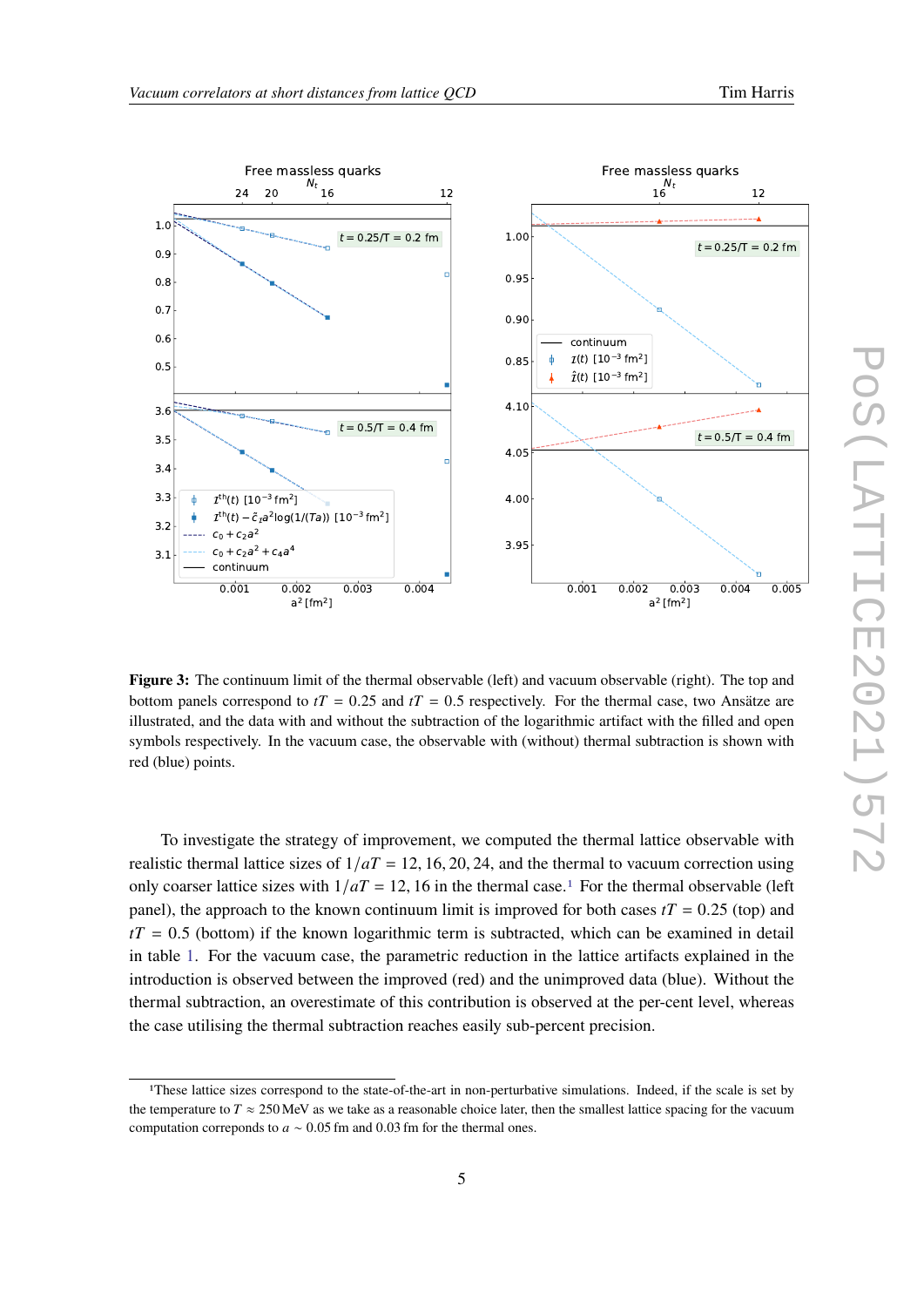|    |    |    |      | $L/a$ 1/aT $L_0/a$ a (fm) | $6/g_0^2$            | $N_{\rm conf}$ |
|----|----|----|------|---------------------------|----------------------|----------------|
| F7 | 48 | 12 | 96 — | 0.0658 5.3                |                      | 482            |
| O7 | 64 | 16 | 128  | 0.049                     | 55                   | 305            |
| W7 | 80 | 20 |      |                           | 0.039 5.685 727 1566 |                |
| X7 | 96 | 24 |      |                           | 0.033 5.827.16       | 511            |

**Table 2:** The lattice parameters for the numerical study with  $N_f = 2 O(a)$ -improved Wilson fermions. The vacuum ensembles are from the CLS collaboration and the tuning to the line of constant physics for the fine thermal ensembles was performed in ref. [\[4\]](#page-8-3). The pseudoscalar mass in the vacuum is approximately  $m_{\pi} \approx 270$  MeV and the temperature is  $T = 254$  MeV. Note the large lattice sizes and small lattices spacings available for the thermal case.

#### <span id="page-5-0"></span>**3. Numerical results with**  $N_f = 2$  **Wilson fermions**

Given the encouraging results from the leading-order theory, we investigated the improvement strategy with  $N_f = 2$  non-perturbatively  $O(a)$ -improved Wilson fermions in the sea. Details of the ensembles used to compute the thermal observable with lattice spacings down to  $a_{th} \sim 0.03$  fm, and down to  $a \sim 0.05$  fm for the vacuum case. The line of constant physics set by the quark mass and  $L$  is fixed going toward the continuum limit in both the vacuum and thermal cases. Although the current is not on-shell  $O(a)$ -improved, we expect, due to the lack of chiral-symmetry breaking at short distances (and high temperatures [\[5\]](#page-8-4)), that the  $O(a)$  cutoff effects will be suppressed and proportional to the quark mass, given that off-shell contributions contribute at higher order. We use the results of the previous section to also implement the subtraction of the lattice artifacts at leading order in perturbation theory for the thermal observable according to

$$
\mathring{\mathcal{I}}^{\text{th}}(t,a) = \mathcal{I}^{\text{th}}(t,a) - \left[\mathcal{I}^{\text{th}}(t,a) - \mathcal{I}^{\text{th}}(t)\right]_{\text{LO}}.\tag{10}
$$

In figure [4](#page-6-0) (left), the addition of the two fine lattices for the thermal observable clearly improves the robustness of the continuum limit, for  $t = 0.1974$  fm. We use a systematic error from half of the difference between the two extrapolations depicted in the figure, which are explained in the caption. The subtraction of the leading-order lattice artifacts (blue) is beneficial in removing a large fraction of the lattice artifacts in the thermal observable. For the vacuum observable, the lattice artifacts which remain after subtracting the thermal component (orange) are significantly smaller, as was observed in the leading-order computation. In contrast to the unimproved data (green), the resulting extrapolation is under much better control and a much smaller estimate of the corresponding systematic error is obtained.

For illustration, a final result can be obtained by combining the thermal observable with the subtraction of leading-order lattice artifacts and the mean of the linear and quadratic extrapolations for the remainder

$$
I(t = 0.1974 \text{ fm}) = 1.035(9)_{\text{stat}}(19)_{\text{cont}} \times 10^{-3} \text{fm}^2,
$$
 (11)

while the systematics are added in quadrature. We find satisfactory agreement (within the unaccounted mass and non-perturbative effects) with the result from perturbation theory using the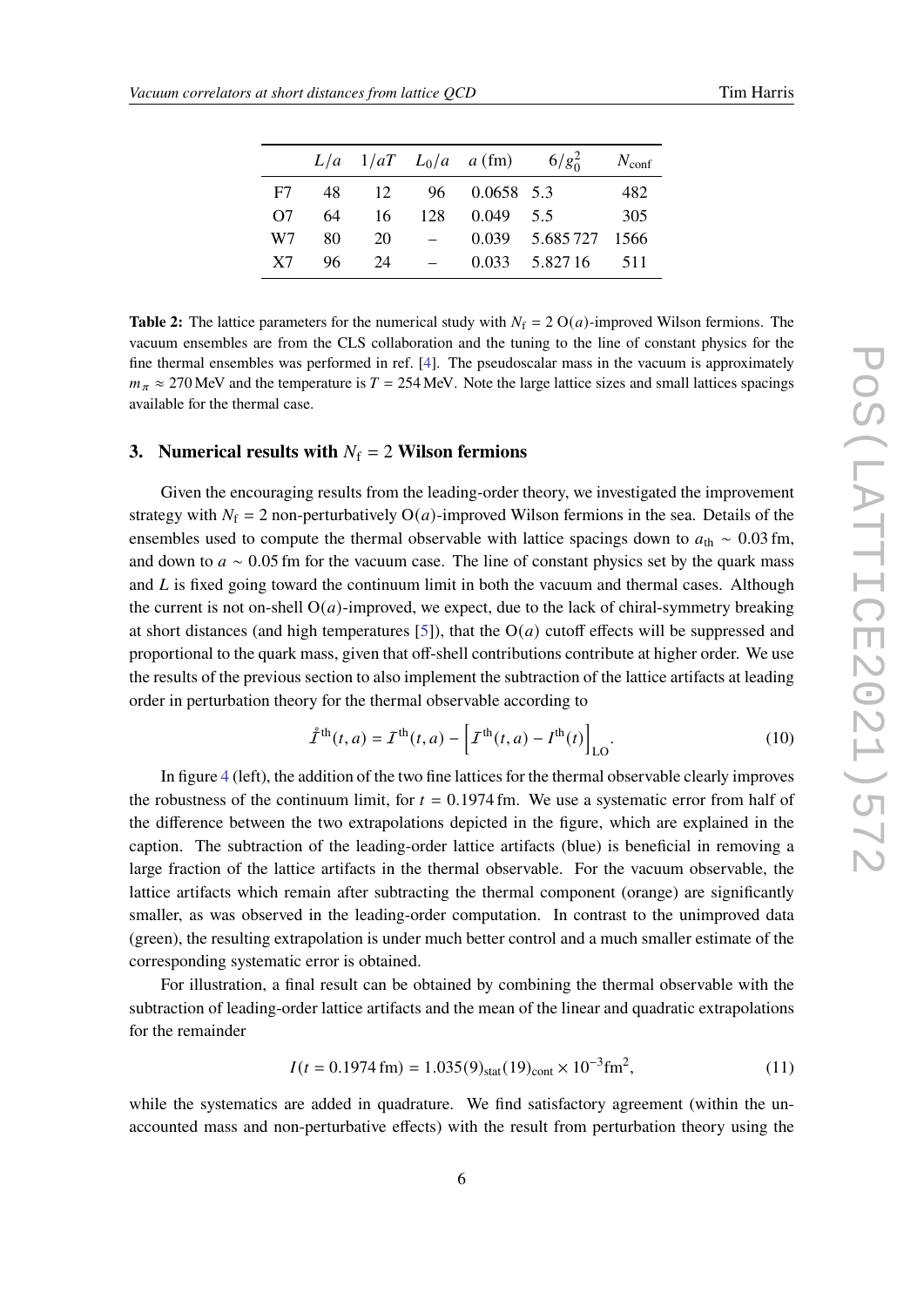<span id="page-6-0"></span>

**Figure 4:** The continuum limit for the thermal (left) and vacuum (right) observable with  $N_f = 2 O(a)$ improved Wilson fermions. In the thermal case (red), the Ansatz is quadratic in  $a$  including the leading-order logarithmic artifact, while for the leading-order improved observable (blue) it is linear in  $a^2$ . In the vacuum, the case with (without) thermal subtraction is shown in orange (green). Ansätze linear in  $a$  (dashed) and in  $a<sup>2</sup>$  (solid) are shown in both cases in the vacuum.

known five-loop spectral density, from which we obtain  $I_{\text{pert}}(t=0.1974 \text{ fm}) = 1.059_{-6}^{1} \times 10^{-3} \text{fm}^2$ , where the asymmetric errors are due to the uncertainty in the  $N_f = 2 \Lambda_{\overline{MS}}$ .

#### **4. The (discrete) Adler function at any scale**

The analysis of the temperature effects on the short-distance current correlator leads to a practical strategy for computing non-perturbatively the Adler function, or its discrete analogue  $\Delta_2(Q^2) = \Pi(Q^2) - \Pi(Q^2/4)$ , at arbitrarily high energies  $Q^2$  while keeping cutoff effects under control. The preceding analysis suggests that in fact a good precision at the percent level can be obtained in a single-scale simulation for the thermal analogue of  $\Delta_2(Q^2)$  with  $T = Q/8\pi$ . It is seemingly impossible to satisfy simultaneously the conditions

$$
T \le \Lambda \qquad \text{and} \qquad Q \ll a^{-1} \tag{12}
$$

for arbitrarily large O to obtain a vacuum estimate. However, for large  $O^2$ , the temperature effects are known to be of order  $(\pi T/Q)^4$ , which suggests that an accurate estimate of the vacuum correction would be obtained by including the difference to  $T/2$  as

$$
\Delta_2(Q^2) \approx \Delta_2(Q^2; T) - [\Delta_2(Q^2; T) - \Delta_2(Q^2; T/2)]. \tag{13}
$$

In this case only the double hierarchy

$$
T \ll Q \ll a^{-1} \tag{14}
$$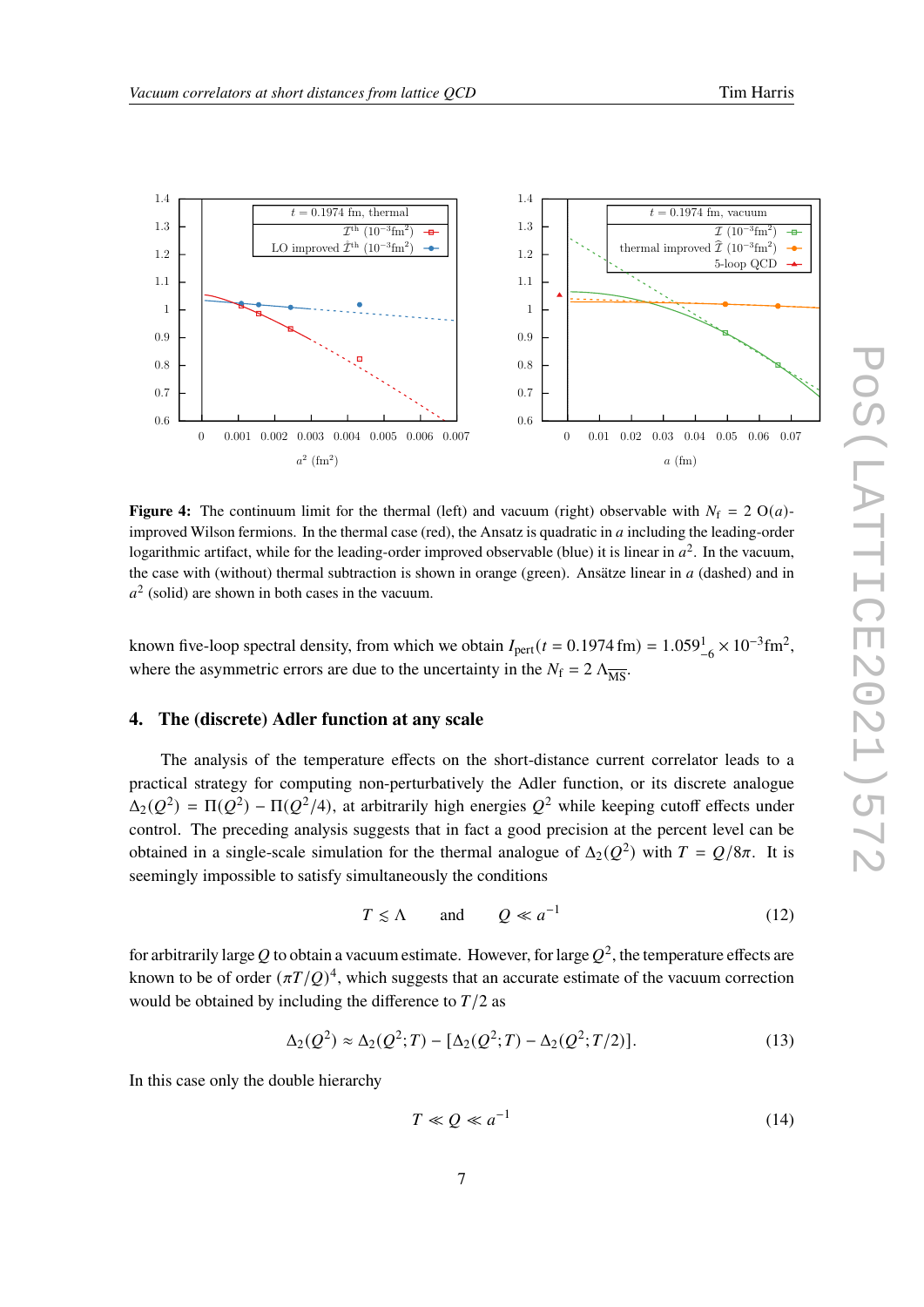needs to be satisfied as the vacuum scale has been removed and the temperature  $T$  has been linked to the scale Q. This allows any range of energies to be explored with this given level of precision. This strategy has also been validated at leading order in perturbation theory [\[1\]](#page-8-0), where indeed the omitted correction from  $T/2$  to the vacuum was observed to be a relative effect at the per-mille level. In the Schwinger model a related strategy has also been presented at this conference [\[6\]](#page-8-5).

## **5. Conclusions**

The study of the temperature effects on the short-distance electromagnetic current correlator has led to new insights to control the cutoff effects on vacuum quantities like the Adler function at large energies, or the short-distance HVP contribution to the muon anomalous magnetic moment. These effects were investigated using the operator-product expansion at finite temperature which has also been worked out at next-to-leading order [\[7\]](#page-8-6). A full computation of the lattice correlator at leading order in perturbation theory with massless Wilson fermions allowed the asymptotics to be cross-checked, and to study the proposal to use a thermal subtraction to improve the continuum limit. A resulting observation was that, for any discretization, a logarithmically-enhanced  $O(a^2)$ lattice artifact is present in these observables, which highlights that the continuum limit must be taken with care. The strategy was implemented for  $N_f = 2$  non-perturbatively  $O(a)$ -improved Wilson fermions for the HVP contribution to muon anomaly up to  $x_0 \approx 0.2$  fm and utilizing a thermal ensemble with a temperature of  $T \approx 250$  MeV. The use of the thermal subtraction gave a clear advantage, while the subtraction of the leading-order lattice artifacts was beneficial where small lattice spacings were available. Finally, a step-scaling strategy was outlined to compute a discrete analogue of the Adler function at arbitrarily large energies, which is relevant to determine the hadronic contribution to the running of the electromagnetic coupling at the  $Z$ -pole.

#### **Acknowledgments**

This work was supported by the European Research Council (ERC) under the European Union's Horizon 2020 research and innovation program through Grant Agreement No. 771971-SIMDAMA, as well as by the Deutsche Forschungsgemeinschaft (DFG, German Research Foundation) through the Cluster of Excellence "Precision Physics, Fundamental Interactions and Structure of Matter" (PRISMA+ EXC 2118/1) funded by the DFG within the German Excellence strategy (Project ID 39083149). The work of M.C. is supported by the European Union's Horizon 2020 research and innovation program under the Marie Skłodowska-Curie Grant Agreement No. 843134-multiQCD. T.H. is supported by UK STFC CG ST/P000630/1. The generation of gauge configurations as well as the computation of correlators was performed on the Clover and Himster2 platforms at Helmholtz-Institut Mainz and on Mogon II at Johannes Gutenberg University Mainz. The authors gratefully acknowledge the Gauss Centre for Supercomputing e.V. (www.gauss-centre.eu) for funding project IMAMOM by providing computing time through the John von Neumann Institute for Computing (NIC) on the GCS Supercomputer JUWELS [\[8\]](#page-8-7) at Jülich Supercomputing Centre (JSC). Our programs use the QDP++ library [\[9\]](#page-8-8) and deflated SAP+GCR solver from the openQCD package [\[10\]](#page-8-9). We are grateful to our colleagues in the CLS initiative for sharing the gauge field configurations on which this work is partially based.